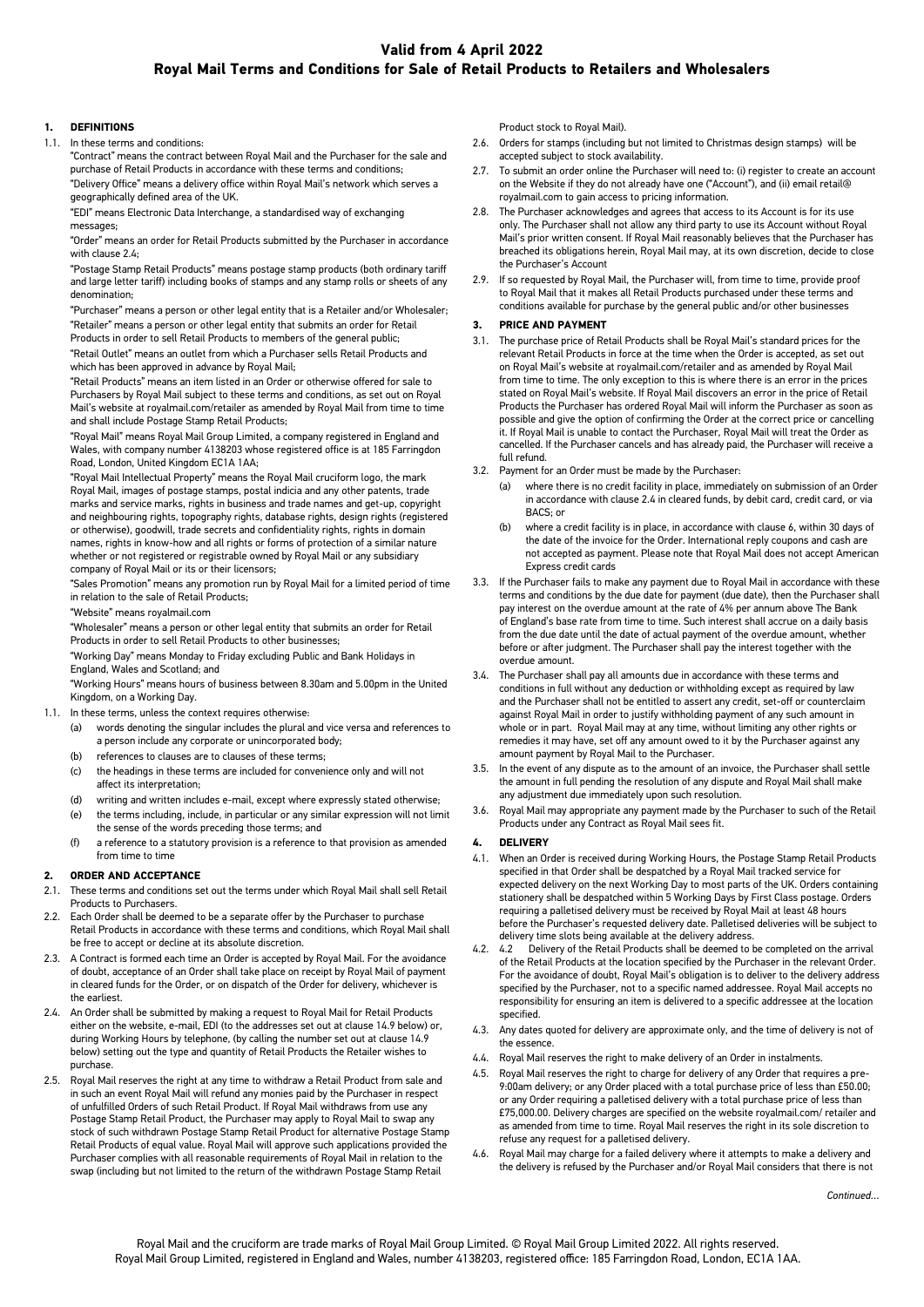safe access for its delivery personnel at the delivery location. Royal Mail may also make a charge for re-delivery where an initial attempt to make a delivery has failed, the stamps have been held at a Delivery Office and the customer has not collected them or arranged a re-delivery from the Delivery Office

4.7. Royal Mail will only deliver Retail Products to locations owned, operated, franchised or managed by the Purchaser. Examples of these include, but are not limited to Retail Outlets and the Purchaser's distribution warehouses. For the avoidance of doubt Royal Mail will not deliver Retail Products to customers of the Purchaser. Where the Purchaser has indicated a delivery location in the relevant Order which is not owned, operated, franchised or managed by the Purchaser, Royal Mail reserves the right to refuse to deliver and make a charge for failed delivery.

#### **5. TITLE AND RISK**

- 5.1. The risk in the Retail Products shall pass to the Retailer on completion of delivery. 5.2. Title to the Retail Products shall remain with Royal Mail and shall not pass to the
- Retailer until Royal Mail has received payment in full (in cleared funds) for them. 5.3. Until title to the Retail Products has passed to the Retailer, the Retailer shall: (a) hold
- the Retail Products on a fiduciary basis as Royal Mail's bailee;
	- store the Retail Products separately from all other goods of the same or a similar nature held by the Retailer so that they remain readily identifiable as Royal Mail's property;
	- (b) not remove, deface or obscure any identifying mark or packaging on or relating to the Retail Products;
	- (c) maintain the Retail Products in a satisfactory condition and keep them insured against all risks for their full price from the date of delivery;
	- (d) notify Royal Mail immediately if it becomes subject to any of the events listed at clause 10.c; and
	- (e) give Royal Mail such information relating to the Retail Products as Royal Mail may require from time to time.
- 5.4. Subject to clause 5.2 and clause 6, the Purchaser may sell Retail Products in the ordinary course of its business but such right of resale is automatically terminated in the event that the Purchaser becomes subject to any of the events listed at clause 10.c.
- 5.5. If, before title to the Retail Products passes to the Purchaser, the Purchaser becomes subject to any of the events listed in clause 10.c., or Royal Mail reasonably believes that any such event is about to happen and notifies the Purchaser accordingly, then, the Purchaser shall immediately deliver up to Royal Mail all unsold Retail Products, which may be in its possession. If the Purchaser fails to deliver the unsold Retail Products then, provided that the Retail Products have not been resold or irrevocably incorporated into another product, and without limiting any other right or remedy Royal Mail may have, Royal Mail may at any time require the Purchaser to deliver up the Retail Products and, if the Purchaser fails to do so promptly, Royal Mail (or its designated representative) may enter any premises of the Purchaser or of any third party where the Retail Products are stored in order to recover them. The Purchaser shall give Royal Mail (or its designated representative) all the assistance reasonably required to recover such Retail Products.

### **6. CREDIT ARRANGEMENTS AND RESALE CONDITIONS**

- 6.1. Royal Mail may at its own discretion authorise the Purchaser to purchase Retail Products through a credit facility. A Purchaser which applies for a credit facility with Royal Mail shall be credit checked in advance by Royal Mail. Royal Mail reserves the right to refuse a credit facility to a Purchaser who does not have a satisfactory credit rating. The following conditions will apply to purchases on credit:
	- (a) no Purchaser shall be entitled to exceed the credit limit set by Royal Mail without the prior written consent of Royal Mail which Royal Mail may refuse in its absolute discretion;
	- (b) no Purchaser may use or purport to use a credit facility to purchase Retail Products until Royal Mail has notified that Purchaser in writing that it is permitted to do so;
	- (c) the terms on which credit is granted including but not limited to the credit limit of each Purchaser may be varied by Royal Mail in writing to the Purchaser at any time;
	- (d) in order to maintain the credit facility, the Purchaser must spend £5,000 or more on Retail Products during the preceding 12-month period. Royal Mail shall be entitled to review the amount the Purchaser has spent on Retail Products at any time. If the Purchaser has not purchased Retail Products over a full 12-months, Royal Mail shall be entitled to review the Purchaser's spend on a pro-rata basis.. If it appears that the Purchaser has not spent the required amount on Retail Products, Royal Mail shall write to the Purchaser and inform them that they have not reached the required level of spend. If the Purchaser does not spend the required amount, Royal Mail may remove the Purchaser's credit facility. Where the credit facility is suspended or withdrawn, payment must be made by credit card or debit card in accordance with the provisions of Clause 3; and
	- (e) a Purchaser whose credit facility has been withdrawn in accordance with Clause 6.1.d. above may have their credit facility reinstated if subsequently they spend £5,000 or more on Retail Products during the 12 month period preceding the reinstatement.
- 6.2. A Purchaser must be authorised by Royal Mail to sell Retail Products. Royal Mail reserves the right to refuse an application to become a Purchaser. In such circumstances, Royal Mail shall notify the applicant as to the reasons why their application was refused.
- 6.3. The Purchaser shall not retain the Retail Products for the Purchaser's own use. Postage Stamp Retail Products sold by Retailers to members of the general public must be sold at the then current published tariff price. For the avoidance of doubt, Retail Products sold by Wholesalers to other businesses may be sold at or below

the then current published tariff price. Wholesalers that sell Postage Stamp Retail Products to other businesses shall procure that any subsequent sales of the Postage Stamp Retail Products to members of the general public are at the then current published tariff price (in doing so Wholesalers shall obtain contractual commitments from those businesses no less onerous than the equivalent commitment made by the Wholesaler in this clause 6.3). Wholesalers shall on request by Royal Mail provide evidence of the steps taken to comply with this clause 6.3, including but not limited to the contractual commitments obtained. The latest published tariff prices are available on the Royal Mail website at royalmail.com/current-postage-prices (or substitute URL).

- 6.4. Each Retail Outlet from which a Purchaser wishes to sell Retail Products will be allocated a unique customer reference number by Royal Mail for identification and use in future order placement.
- 6.5. Retail Products are subject to availability and supplied on the condition that they are offered for sale only through authorised Retail Outlets. Royal Mail reserves the right to refuse to supply Purchasers with Retail Products if it becomes aware that Purchasers are selling Retail Products through unauthorised retail outlets. A Purchaser may, subject to Royal Mail granting prior authorisation and the Purchaser entering into further agreements as necessary with Royal Mail, sell Retail Products via the internet and in such circumstances the Purchaser shall provide Royal Mail with information in respect of the location from which Retail Products are dispatched to members of the general public. A Retailer may, subject to Royal Mail granting prior authorisation and the Retailer entering into further agreements as necessary with Royal Mail, sell Retail Products via the internet and in such circumstances the Retailer shall provide Royal Mail with information in respect of the location from which Retail Products are dispatched to members of the general public.
- 6.6. A minimum of 21 days' notice must be given in writing by the Purchaser to Royal Mail if the Purchaser intends to close a Retail Outlet whether permanently or temporarily, otherwise the Purchaser will be liable for payment for any goods despatched to that Retail Outlet after its closure.
- 6.7. Subject to Royal Mail's right in its sole discretion to refuse an application, Royal Mail will require at least (i) 20 Working Days from receipt of a written application to open a new account for a Purchaser operating multiple outlets, (ii) 4 Working Days from receipt of a written application to open a new account for a Purchaser operating a single outlet; and (iii) 3 Working Days from receipt of a written application to add an outlet to an account of a Purchaser who holds an existing credit account with Royal Mail.
- 6.8. The Purchaser shall participate in any Royal Mail Sales Promotion and shall abide by the terms and conditions of any such Sales Promotion.

# **7. POSTAGE STAMP PRODUCTS AND FORWARD PURCHASE**

7.1. Postage Stamp Retail Products that do not have a defined monetary value printed on their face and are bought by the Purchaser prior to a public tariff increase may be used by the general public after the tariff increase. Royal Mail reserves the right not to accept Orders for Postage Stamp Retail Products prior to a public tariff increase if it considers the Order to be (in its absolute discretion) excessive. For the avoidance of doubt Purchasers are not entitled to exceed their credit limit set by Royal Mail without the prior written consent of Royal Mail in accordance with clause 6.1.a.Issues with delivery of an order.

# **8. ISSUES WITH DELIVERY OF AN ORDER**

- 8.1. Where the Purchaser is not satisfied with the delivery they receive from Royal Mail because:
	- (a) the Retail Products are not of satisfactory quality or are damaged;
	- (b) the delivery contains more than the quantity of Retail Products originally ordered by the Purchaser;
	- (c) the delivery contains less than the quantity of Retail Products originally ordered by the Purchaser; or
	- (d) the delivery does not contain the correct Retail Products originally ordered by the Purchaser the Purchaser shall notify Royal Mail of the same in writing or by e-mail (using the contact details set out at clause 14.9) within 7 days of receipt of delivery (30 days in the case of palletised deliveries) and;
	- (e) in the case of clauses 8.1.a, 8.1.b and 8.1.d above, provided that the Purchaser returns the Retail Products at its own cost to Royal Mail by Special Delivery Next Day (or an alternative return delivery service at Royal Mail's request) within 14 days of receipt of delivery along with proof of purchase, Royal Mail shall at its option either refund or replace the unsatisfactory or incorrect Retail Products (except in the case of clause 8.1.b) and refund the Purchaser the return delivery service charge; or
	- (f) in the case of clause 8.1.c above, Royal Mail shall deliver to the Purchaser the additional Retail Products missing from the original delivery.
- 8.2. If a Purchaser returns any Retail Product to Royal Mail, the accompanying paperwork must include a Returns Material Authority (RMA) code, which can be obtained from the Royal Mail Retail team (using the contact details set out at clause 14.9). If the RMA code is not included, this may delay payment of any refund due.
- 8.3. If the Purchaser fails to notify Royal Mail of issues with delivery in accordance with clause 8.1 it shall be deemed to have accepted such Retail Products.
- 8.4. The Purchaser shall notify Royal Mail in writing or by e-mail (using the contact details set out at clause 14.9) within 14 days of placing an Order for Retail Products if it fails to receive delivery of that Order and shall submit to Royal Mail evidence that the Order was placed together with evidence of payment for such Order. Royal Mail reserves the right to refuse to replace Orders not claimed within this 14 day period.
- 8.5. If any Retail Products returned in accordance with clause 8.1 fail to reach Royal Mail, the Purchaser will be required to show suitable proof of despatch before the Retail Products are exchanged or refunded.
- 8.6. Royal Mail is not obliged to re-purchase Retail Products from Purchasers.

*Continued…*